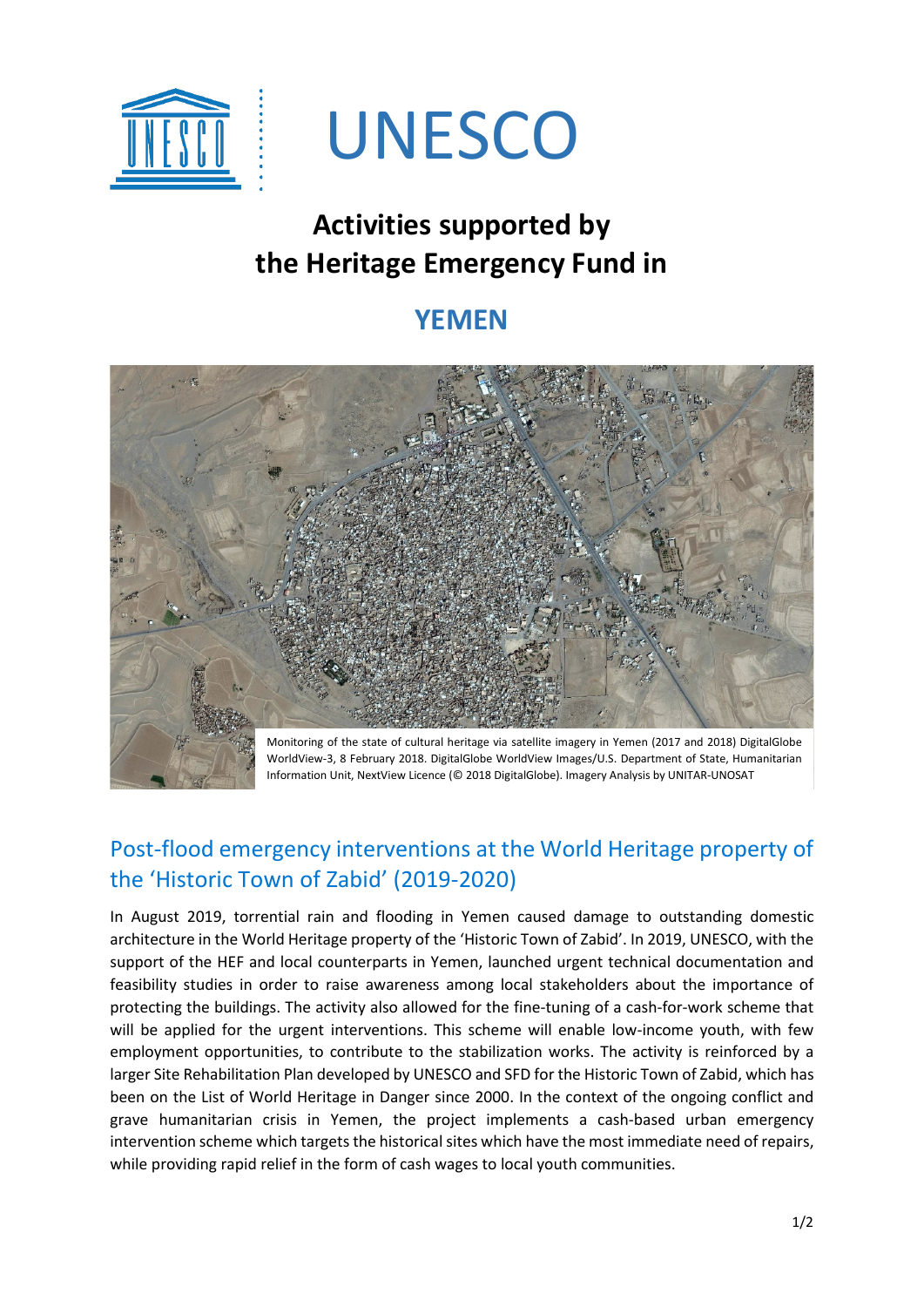#### Emergency rehabilitation of built heritage at the World Heritage property of the 'Old City of Sana'a' (2019)

The conflict in Yemen has affected cultural heritage and urban infrastructure through collateral damage, looting and deterioration from neglect. The World Heritage property of the 'Old City of Sana'a' has sustained serious damage. The Al-Qasimi district, near the famous urban garden 'Bustan al-Qasimi', has been so badly affected that 5 houses had been totally destroyed and 10 more in the immediate vicinity were affected. In partnership with the Social Fund for Development (SFD), UNESCO conducted an assessment of the damages to buildings and infrastructure in four Yemeni cities, covering the Al-Qasimi complex and surrounding areas and this mission also included field inspections by UNESCO experts. The urgent stabilization works aim to rehabilitate the affected houses in order to support immediate relief of displaced inhabitants, within the context of high demand for housing. The urgent interventions are reinforced by a larger 'Sites Rehabilitation Plan,' developed by UNESCO and SFD, as part of the EU-funded project 'Cash for Work: Improving livelihoods opportunities for urban youth in Yemen'.

#### Monitoring of the state of cultural heritage via satellite imagery (2017 and 2018)

In the framework of the Memorandum of Understanding signed between UNESCO and UNITAR-UNOSAT in 2016, the Heritage Emergency Fund continued to support the emergency monitoring via satellite imagery of cultural heritage sites. In this context, in 2017 and 2018, satellite imagery was received and analyzed for four cultural and one natural properties in Yemen: the World Heritage property " Old City of Sana'a", the World Heritage property "Historic Town of Zabid", the World Heritage property "Socotra Archipelago", the archaeological site of Marib, on the country's Tentative List, as well as the Old City of Taiz.

#### Coordination of the follow-up to UN Security Council Resolutions 2199 and 2253 (2016 and 2018)

In 2016, a UNESCO Focal Point was supported by the Heritage Emergency Fund to ensure the followup of UN Security Council Resolutions 2199 (February 2015) and 2253 (December 2015), concerning a world-wide moratorium on the trade in artefacts of illicit origin from Syria and Iraq. Its purpose also was to provide advice and support to Member States on other issues related to the prevention of illicit trafficking of cultural property from these countries. In 2018, the Heritage Emergency Fund enabled UNESCO to proceed to an analytical assessment of reports from Members States on their implementation of Resolution 2199. These reports revealed the most commonly used trafficking routes and contributed to the establishment of a list of seized artefacts originating in Syria, Iraq, Libya and Yemen. In this context, UNESCO liaised with the United Nations Security Council with regard to the implementation of its Resolutions, including direct communication on risks of smuggling of antiquities and cultural objects from conflict areas in Yemen for sale abroad. Following an immediate request from the Security Council Committee of Resolution 2140 (2014), a template was drafted to be sent to auction houses alerting and requesting stronger vigilance regarding the potentially illegal export and sale of Yemeni artefacts. Moreover, country briefings were prepared with regards to illicit trafficking and return and restitution issues.